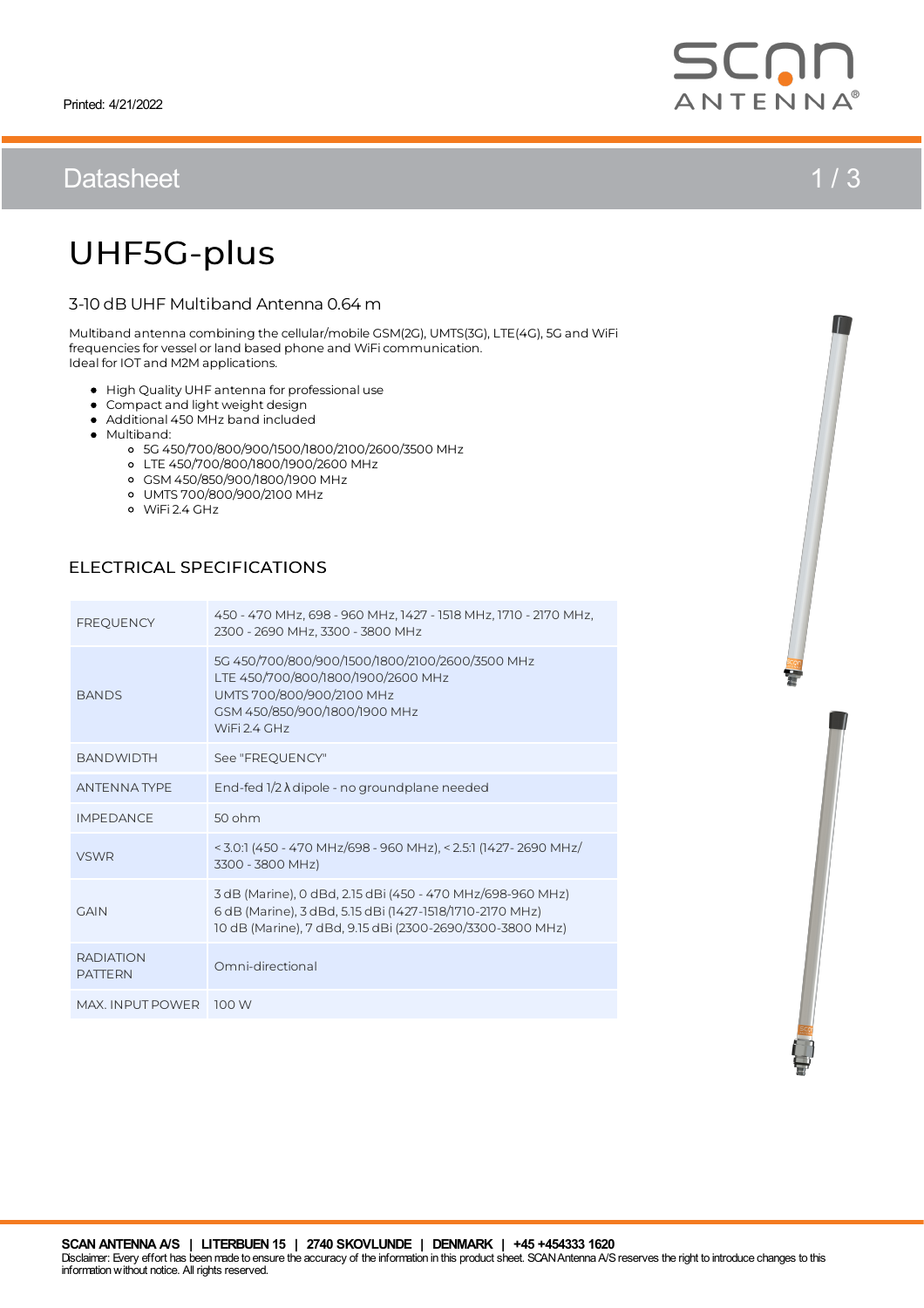

# Datasheet 2 / 3

## MECHANICAL SPECIFICATIONS

| <b>COLOR</b>                        | White and chrome                                                                        |
|-------------------------------------|-----------------------------------------------------------------------------------------|
| <b>LENGTH</b>                       | 640 mm                                                                                  |
| <b>WEIGHT</b>                       | 440 g                                                                                   |
| <b>MOUNTING</b>                     | On 1" threaded pole or bracket (G1"-11 thread) with the supplied<br>fixed Revolving Nut |
| MOUNTING PLACE                      | On mast or deck                                                                         |
| <b>MATERIALS</b>                    | UV Protected PC, PTFE, PE and chromed solid brass                                       |
| SURVIVAL WIND<br><b>SPEED</b>       | 55 m/s (125 mph)                                                                        |
| OPERATING<br><b>TEMPERATURE</b>     | -55C to +70C (IEC 60068-2-1, IEC 60068-2-2)                                             |
| <b>CONNECTOR</b>                    | N-female                                                                                |
| CABLE                               | No cable supplied                                                                       |
| <b>INGRESS</b><br><b>PROTECTION</b> | <b>IP66</b>                                                                             |
| <b>VIBRATION</b>                    | IEC 60068-2-6, IEC 60068-2-64                                                           |
| SERIAL NO.                          | On product label                                                                        |

## ORDERING INFORMATION

| 14693-000 | Antenna - Bulk                           |
|-----------|------------------------------------------|
| 14693-001 | Antenna - Polybag                        |
| 14693-002 | Antenna - Carton tube                    |
| 14693-430 | Antenna + 1" Revolving Nut - Bulk        |
| 14693-431 | Antenna + 1" Revolving Nut - Polybag     |
| 14693-432 | Antenna + 1" Revolving Nut - Carton tube |

### PACKAGING INFORMATION

TYPE

Bulk packing or individually packing in Polybag or Carton tube (See "ORDERING INFORMATION")